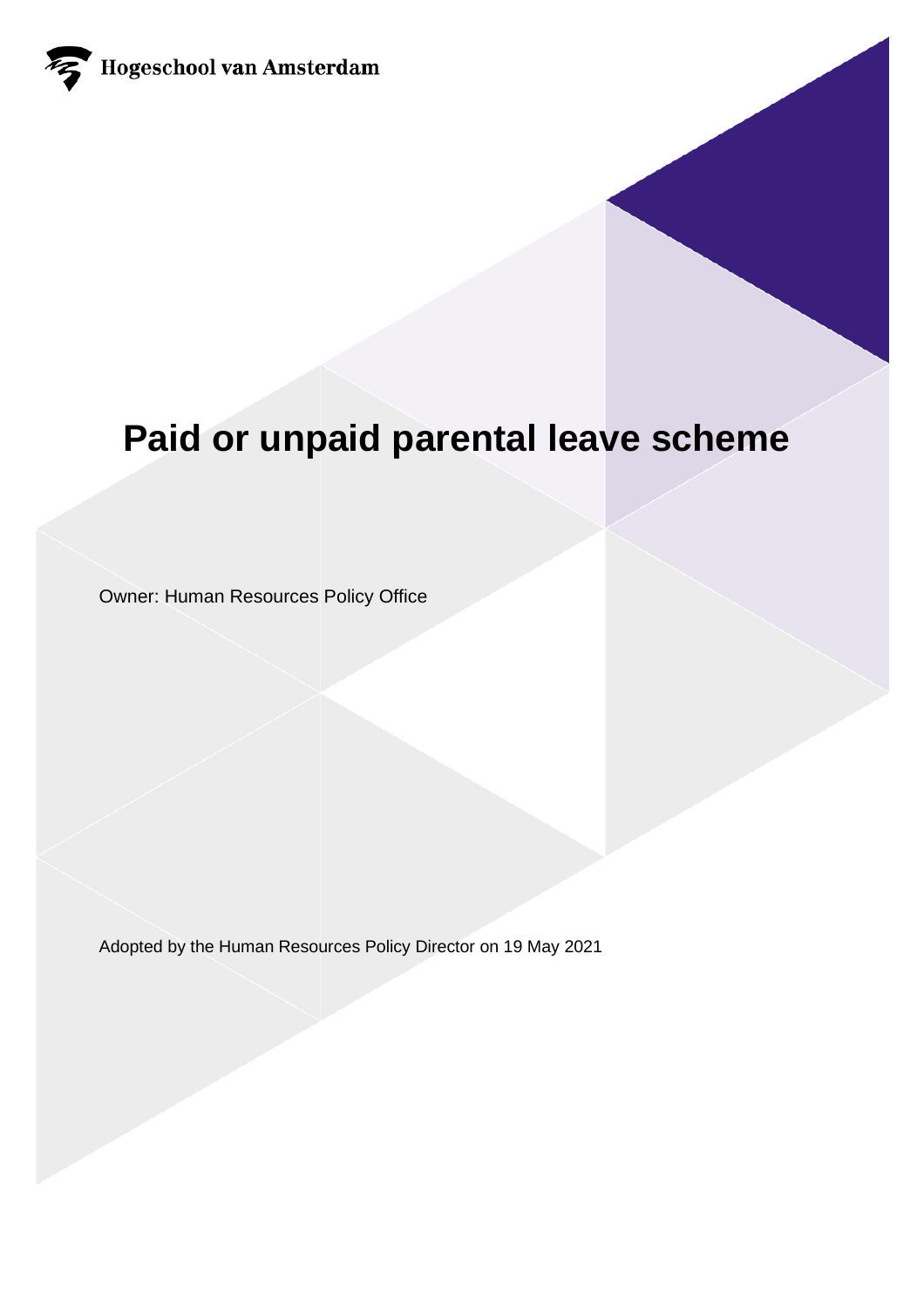### **1. Introduction**

In the context of sustainable employability, Amsterdam University of Applied Sciences (hereinafter: AUAS) offers employees various options to enable them to better combine their parental duties with work. One of these options is to take 75% paid parental leave for a maximum period of 13 times their weekly working hours. After that, employees may take unpaid parental leave amounting to a maximum of 13 times their weekly working hours.

Paid or unpaid parental leave offers employees the opportunity to temporarily work fewer hours in order to spend more time caring for their children.

Sections 6:1–6:9 of the Work and Care Act (*Wet Arbeid en Zorg*) (parental leave) and Book 7, Section 634 of the Dutch Civil Code (holidays and leave) form the statutory framework that applies to this scheme. This scheme specifies how paid or unpaid parental leave is applied at AUAS.

### **2. Right to parental leave**

In order to be eligible for parental leave, the employee must meet one of the following general conditions:

- The employee who, as a parent, is related to a child, is entitled to parental leave with due observance of the provisions of this scheme. 'Related to a child' means that the employee is the parent/carer of a biological, adopted or acknowledged child. If the employee has more than one child, the employee is entitled to parental leave for each of those children or;
- The employee who, according to declarations recorded in the municipal personal records database (BRP), lives at the same address as a child and who has assumed long-term responsibility for the child's care and upbringing as if the child were the employee's own child is entitled to parental leave subject to the provisions of this scheme. This is the case if the employee has a foster child or stepchild or if a child's adoption by the employee is pending. If the employee, with a view to adoption, has assumed responsibility for the care and upbringing of more than one child with effect from the same date, the employee is entitled to leave for each of the children. In all other cases in which the conditions set out in the first sentence are fulfilled for more than one child with effect from the same date, the employee is only entitled to parental leave once.

### **3. Additional conditions for entitlement to partially paid parental leave**

The employee is entitled to paid parental leave amounting to a maximum of 13 x the weekly working hours if - in addition to the conditions referred to under point 2 - the following conditions are also met:

- The employee has an employment contract with AUAS. The employee must have been employed for at least one year. The number of working hours upon commencement of parental leave is higher than or equal to 0.4 FTE.
- The child for whom the employee requests parental leave is under the age of four on the date on which leave commences. If the child turns four during the period of leave, the partially paid parental leave will continue until the child's fourth birthday.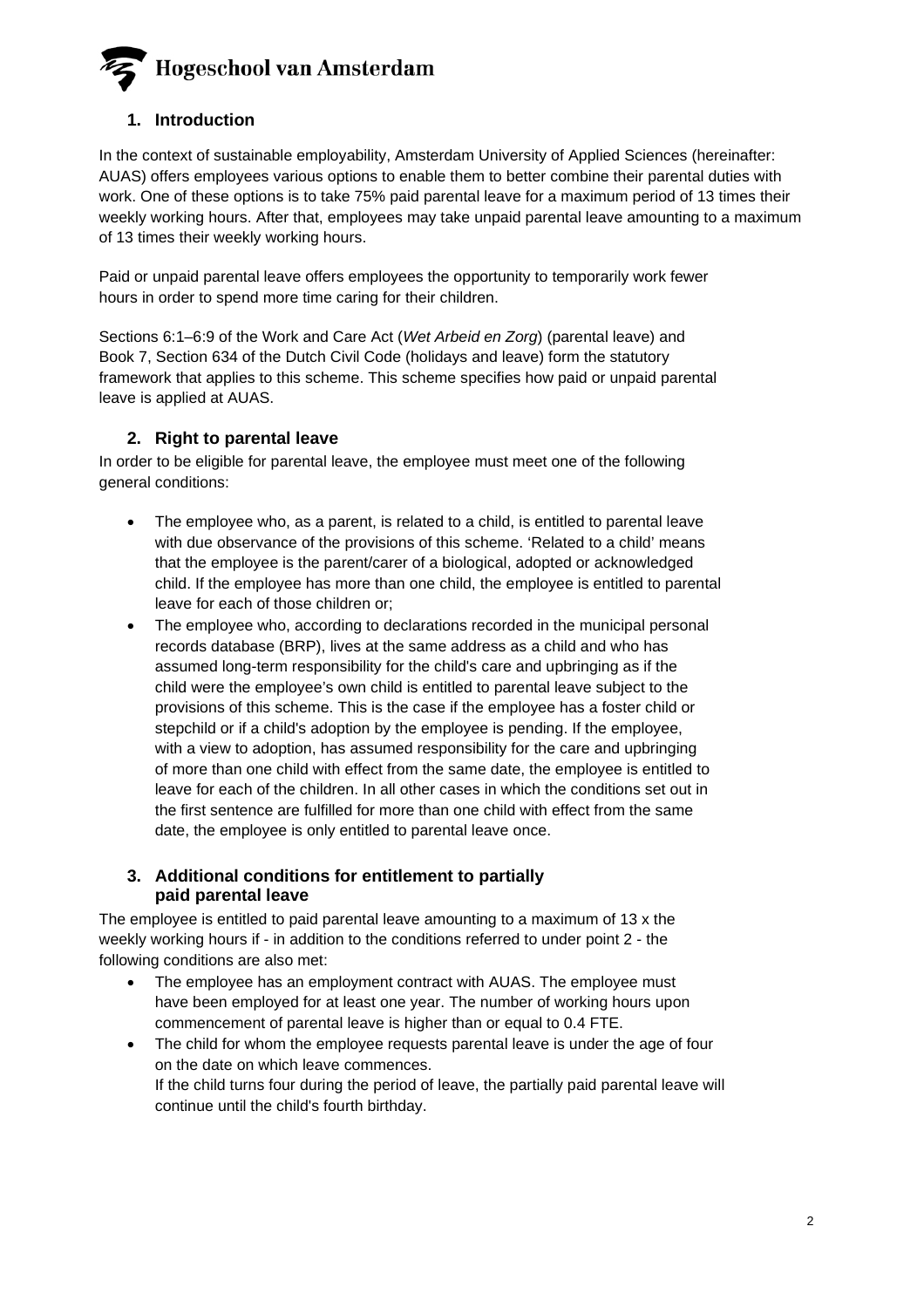*If the conditions are met, the following implementing rules apply:*

- Leave will mainly be taken in full per week for a continuous period of no more than 13 weeks.
- By agreement between the employee and the supervisor, in derogation from the previous paragraph, the leave determined may be taken distributed over a period of more than 13 weeks; in this situation too, the distributed leave must still be fully utilised.
- Seventy-five per cent of the employee's wages will continue to be paid over the period and amount of paid parental leave.
- The pension contribution owed (employer's and employee's share) over the period and amount of paid parental leave will be entirely for the account of AUAS.
- In accordance with the law, holiday leave will be accrued on the hours of paid parental leave taken by the employee in proportion to the payment for parental leave.
- If the employee has already taken leave for the child concerned during employment with AUAS, he or she may only request leave for the remaining period.

### **4. Additional conditions for entitlement to unpaid parental leave**

The employee is entitled to a maximum of 26 weeks of unpaid parental leave or a maximum of 13 weeks of unpaid parental leave in combination with a maximum of 13 weeks of paid parental leave if, in addition to the conditions referred to under point 2, the following conditions are also met:

- The employee has an employment contract with AUAS.
- The child for whom the employee requests parental leave is under the age of eight on the date on which leave commences. If the child turns eight during the period of leave, parental leave will continue until the child's eighth birthday.

### *If the conditions are met, the following implementing rules apply:*

- Leave will mainly be taken per week for a continuous period of no more than 13 weeks (if 13 weeks of paid parental leave have been taken prior to that) or a maximum of 26 weeks.
- By agreement between the employee and the supervisor, in derogation from the previous paragraph, the leave determined may be taken distributed over a period of more than 13 weeks or 26 weeks.
- The employee is not entitled to the continued payment of wages over the period and the amount of unpaid parental leave.
- The pension contribution owed (employer's and employee's share) over the period and the amount of paid parental leave will be deducted in accordance with the usual allocation<sup>1</sup>; the employee's share will be for account of the employee and the employer's share will be for account of AUAS.
- In accordance with the law, no holiday leave will be accrued on the hours on which the employee has taken leave.
- The employee is entitled to parental leave for the child concerned if he or she has not previously taken such leave in full during employment with AUAS or another employer. If leave has already been taken for the child concerned,

<span id="page-2-0"></span><sup>1</sup> Decision of the HR director on unpaid parental leave and allocation of the payment of pension contributions, 31 August 2012.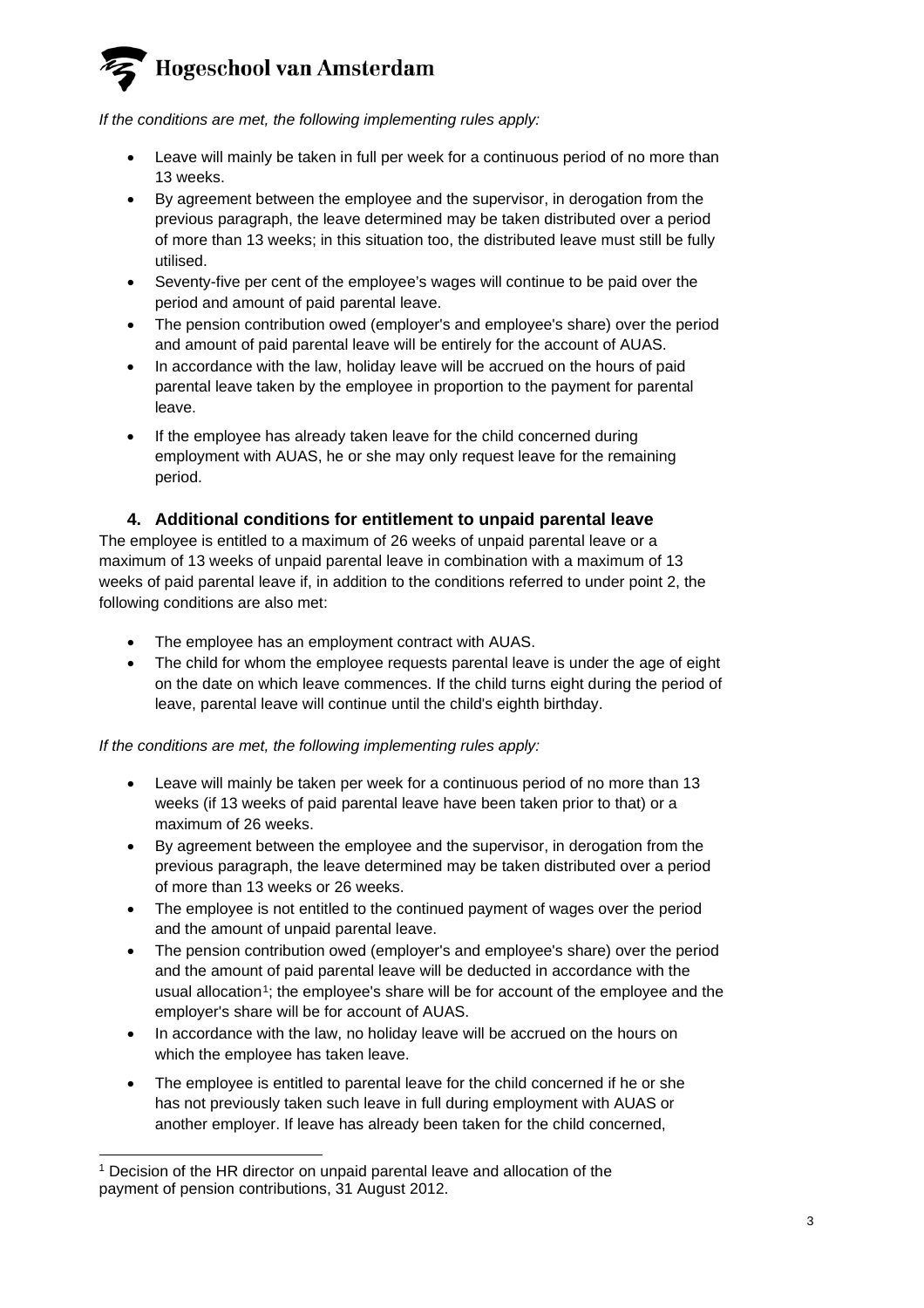leave may only be requested for the remaining period. If the employee has already taken parental leave during employment with another employer, the employee is obliged to submit a statement to AUAS from the other employer indicating how much leave the employee is still entitled to.

**5. Requesting paid or unpaid parental leave and the decision**

In order to be able to use paid or unpaid parental leave, the employee is subject to an obligation to notify:

- The employee must notify his or her supervisor in writing of the intention to take paid or unpaid parental leave no later than two months prior to the date of commencement of leave, stating the period, the number of hours of leave per week and the distribution of those hours over the week. The dates on which leave commences and ends may be made conditional on the date of the birth, the end of maternity leave or the commencement of care.
- After consulting with the employee, the supervisor may change the distribution of the hours over the week on the grounds of a compelling business interest, up to four weeks prior to the date of commencement of leave.
- **6. Not taking or not continuing paid or unpaid parental leave**
- The employee may submit a request to his or her supervisor seeking approval not to take or not to continue parental leave that has already been granted due to unforeseen circumstances (for example in the event of illness).
- The supervisor will approve the employee's request within four weeks, unless there is a compelling business or service reason for refusing the request. Upon approval, the right to parental leave will be suspended with retroactive effect until the date on which the request was submitted. The salary deduction will be discontinued with effect from that date. The supervisor or HR will send a request to the Personnel and Salary Administration via servicedesk-ac@hva.nl to discontinue parental leave.
- Partial continuation of parental leave is not possible.

### **7. Exclusions relating to paid or unpaid parental leave &…..**

- Paid or unpaid parental leave in combination with temporary extensions of the number of working hours is excluded.
- Discontinuation of paid or unpaid parental leave because the employee is on holiday leave is excluded. Paid or unpaid parental leave will continue during the employee's holiday.
- If the employee falls ill during paid or unpaid parental leave, the basic principle is that parental leave will continue. However, pursuant to Section 6:6(2) of the Work and Care Act, in the event of *unforeseen circumstances (illness/incapacity for work fall into this category),* the employee may submit a request to the employer seeking approval not to take any of the parental leave at all or to discontinue parental leave (point 6). The occupational physician may be asked to issue advice about whether the discontinuation or suspension of parental leave would hinder reintegration.
- If the parental leave has been discontinued due to illness, the employee may continue parental leave in consultation with his or her supervisor as soon as the employee is **fully** fit to return to work.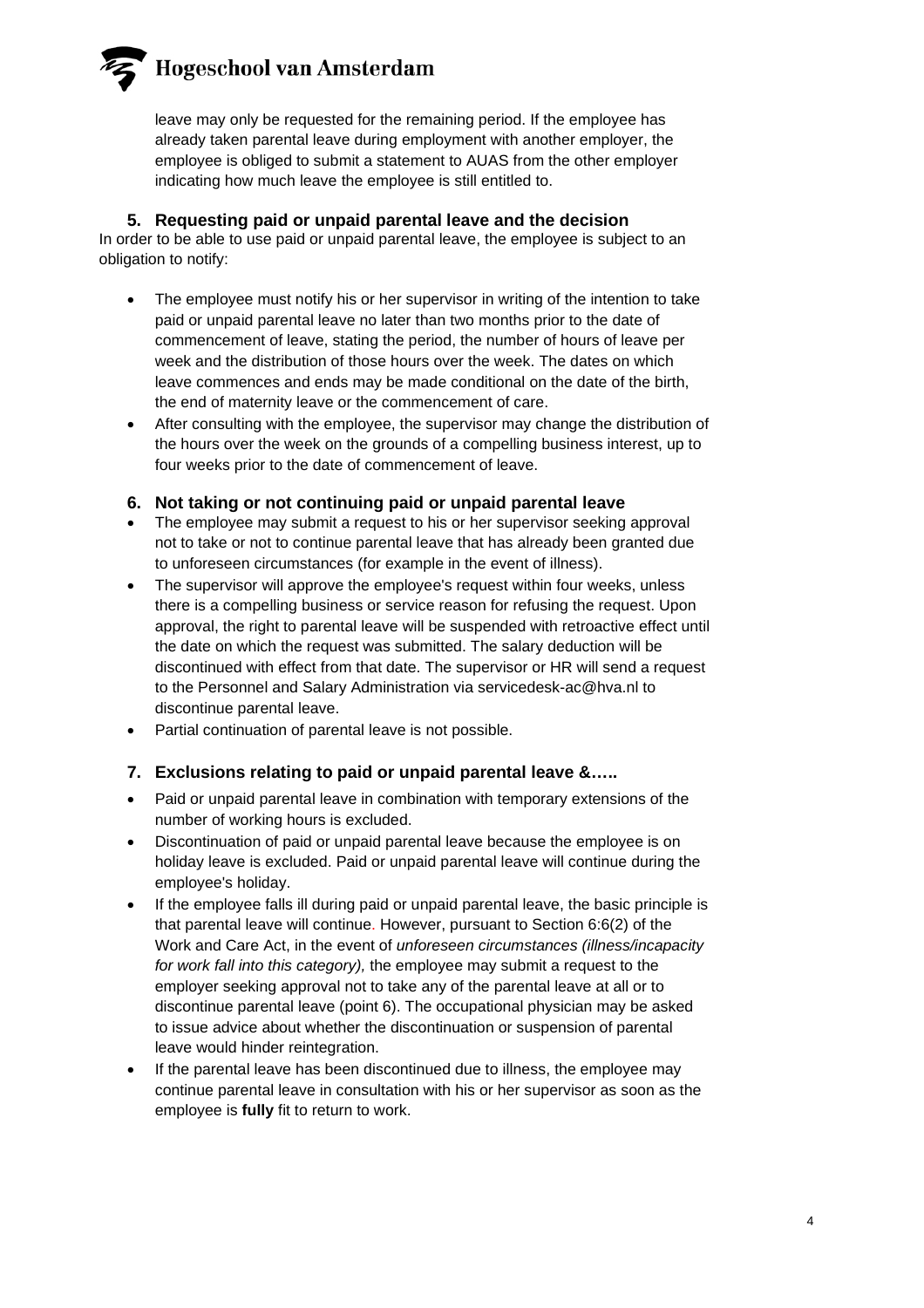

The Personnel and Salary Administration will discontinue parental leave upon the commencement of a new period of maternity leave. The employee may take any remaining parental leave at a later point in time (in consultation with the supervisor).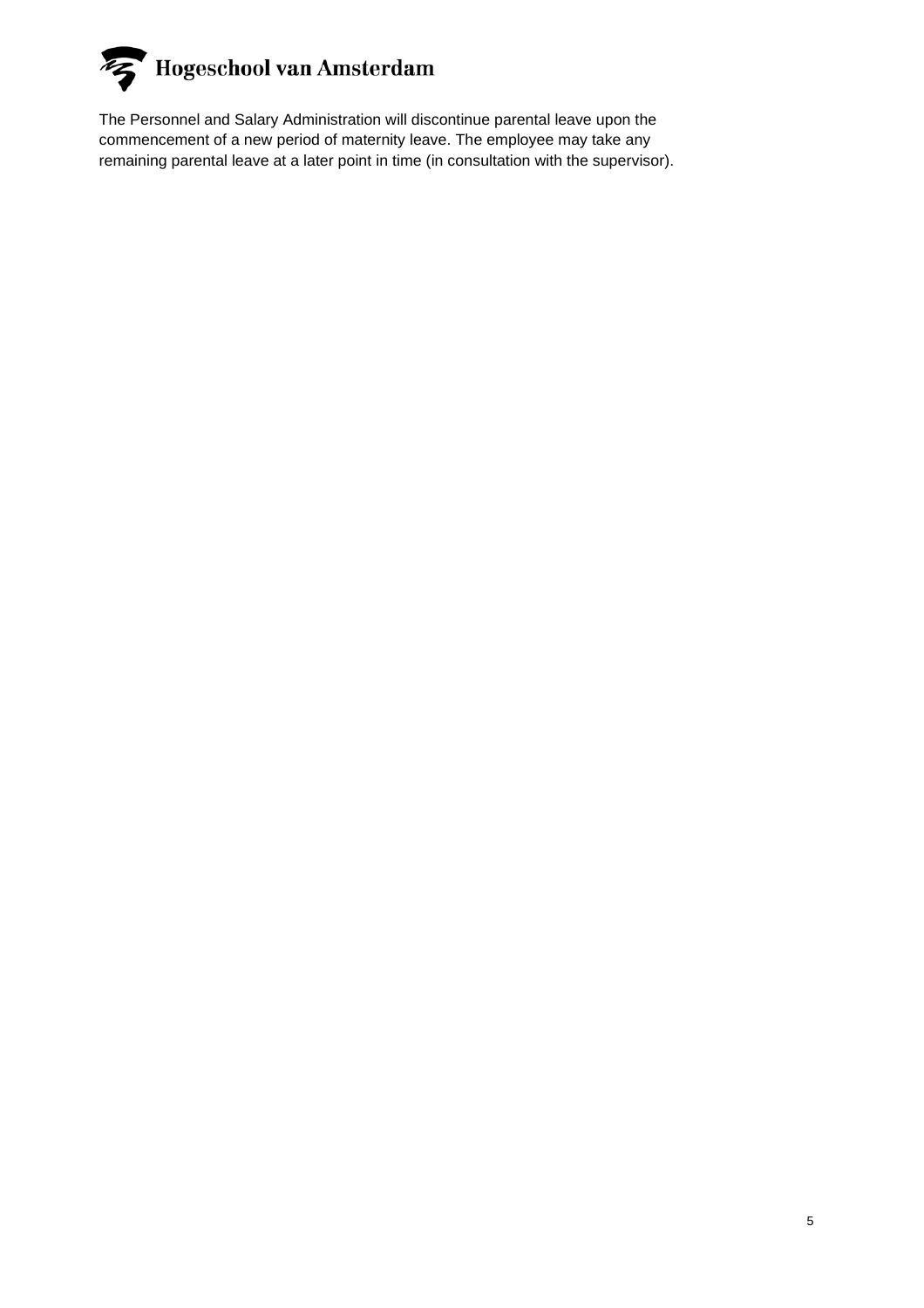## **Explanation of the formulas for calculating paid parental leave**

When calculating parental leave, the number of working hours under the employment contract remains unchanged, i.e. the number of FTE hours under the employment contract does not decrease.

Hours of paid parental leave and reduction of salary

(25% of the hours will be for the employee's account)

Formula: 13 weeks x number of weekly working hours x standard full-time teaching post

In the case of 1 FTE :  $13 \times 40^2 \times 1 = 520$  $13 \times 40^2 \times 1 = 520$  $13 \times 40^2 \times 1 = 520$  hours

(Explanation of the formula: within the number of weeks chosen, the task hours and hours of leave both count: 1 FTE and 13 weeks represents 414.75 task hours and 107 hours of leave).

Reduction of salary is 520 hours  $x$  25% = 130 hours  $x$  hourly wage.

The employee requests the following via DSPM: commencement date, end date, number of hours of paid or unpaid leave and weekly schedule. HR checks the input and period, after which the authorised signatory grants approval. Automatic processing is then carried out in SAP.

### Hours of parental leave for task allocation

Formula: 13/52 x 1,659 (is the standard annual task) x number of working hours for standard full-time teaching post

For 1 FTE:  $13 : 52 = 0.25 \times 1,659 \times 1 = 414.75$  hours

### Hours of paid parental leave and fewer holiday hours

The number of working hours under the employment contract will not change. However, the number of hours on which leave hours can be accrued will decrease. After all, 25% unpaid leave is involved and no hours of leave are accrued on these hours.

For the calculation (as an example for 1 FTE), the following formula applies:  $1 \times 428 \times 25\% = 107 \times 25\%$ = 26.75. The number of leave hours (428 hours) will therefore be reduced by 27 hours to 401 leave hours.

### Agreements with regard to taking parental leave hours.

The employee indicates the period in which he or she wishes to take parental leave in the request submitted.

The employee draws up an overview indicating the dates on which he or she will use parental leave outside the mandatory leave days. Using this overview, the employee makes agreements with the supervisor regarding the task allocation.

<span id="page-5-0"></span> $2$  All examples used in the calculations are based on the choice for a 40-hour working week.